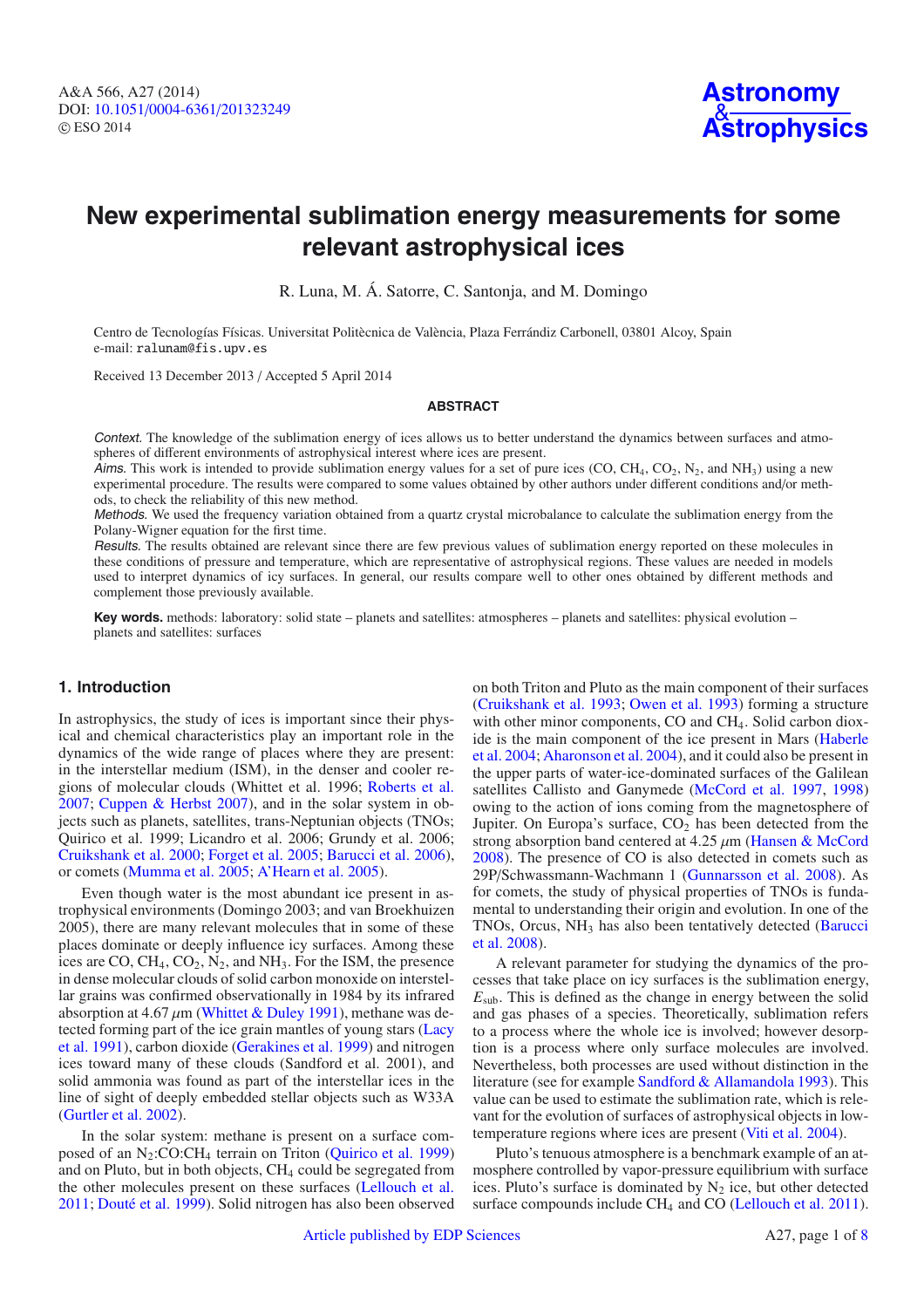<span id="page-1-0"></span>

**[Fig. 1.](http://dexter.edpsciences.org/applet.php?DOI=10.1051/0004-6361/201323249&pdf_id=1)** Diagram of the experimental setup.

Like Pluto, Neptune's satellite and probably former Kuiper-Belt object Triton present a tenuous, predominantly nitrogen atmosphere, in equilibrium with surface ices mostly composed of  $N_2$ . The most volatile of these species, CH<sub>4</sub> and CO, must be present in trace amounts in the atmosphere as well [\(Lellouch et al. 2010\)](#page-7-16). Therefore, it is of interest to obtain values of sublimation energy in the laboratory for these molecules relevant in astrophysical contexts. This parameter is also useful since the course of chemical differentiation [\(Kargel 1991](#page-7-17)) depends very much on the sublimation energy and relative densities of important phases.

To obtain the sublimation energy we have developed a new method that uses a quartz crystal microbalance (QCMB) under high vacuum (HV) conditions. This method and its comprehensive procedure is presented and described in detail in [Luna et al.](#page-7-18) [\(2012](#page-7-18)). Our method, based on HV conditions, permits the sublimation energy to be calculated directly from the analysis of the QCMB signal thanks to the release of the molecules from the solid phase when the substrate is warmed up in a controlled manner. This process follows a zeroth-order desorption process during the sublimation as the surface molecules sublimate, more molecules underneath and under the same conditions are exposed. The remarkable fact is that molecules sublimate directly from the QCMB. It acts simultaneously as a sample holder and detector. As far as we know, this is the sole direct method of measuring molecules' release.

In this paper we present new results for the sublimation energy for five ices related to astrophysical environments. These values can be used to better reproduce physical conditions and interactions between ices. Our results are compared to the few previously reported in the literature. This article first reviews the experimental setup. Section 3 presents a brief summary of the method we have implemented to calculate the sublimation energy and describe the other methods previously used, next the experimental results are presented and compared to results reported by other authors using different methods in Sect. 4. In Sect. 5 the discussion and astrophysical implication are shown, and finally in Sect. 6 conclusions are presented.

#### **2. Experimental setup**

The basic components of our experimental configuration (Fig. [1\)](#page-1-0) are a high-vacuum and low-temperature system, a QCMB, a laser, and a quadrupole mass spectrometer (QMS). The vacuum in the chamber is obtained with a turbomolecular pump backed up by a rotary pump. The first stage of a closed-cycle He cryostat (40 K), thermally connected to a shield protector acts as a cryopump providing a base pressure below  $10^{-7}$  mbar (HV conditions) measured with an ITR IoniVac transmiter (5% in accuracy). The pressure of gases is monitored by means of the QMS (AccuQuad RGA 100 with a resolution of ∼0.5 amu and an ionization energy of 70 eV) during the whole experiment, allowing us to check the composition of the gases entering the chamber. The second stage of the cryostat (240 mm) and the sample holder (70 mm) are both referred to in this paper, as the cold finger. The QCMB is located 2 cm after the second stage in the sample holder, held to the cold finger by means three plastic strips, and the diode is beside it, fixed with a metal flange. This configuration reaches 12 K at the sample holder, in thermal contact with the QCMB (Q-Sense X 301; AT-cut; 0216/1; 5 MHz). The temperature in the sample (QCMB) is controlled by the Intelligent Temperature Controller ITC 503S (Oxford Instruments). It uses the feedback of a silicon diode sensor (scientific Instruments) located just beside the quartz, allowing the temperature to vary between 12.0 and  $300.0 \pm 0.5$  K by means a resistive heater.

Gas in the study is charged in a prechamber at a suitable pressure measured with a Ceravac CTR 90 (Leybold vacuum), whose accuracy is  $0.2\%$ , provided with a ceramic sensor not influenced by the gas type (range  $10<sup>4</sup>$ , FS 100 torr). Gas enters the chamber through a needle valve (Leybold D50968) that regulates the gas flow. The gas fills the chamber and sticking where the temperature is below the temperature of sublimation. This implies a deposition in the QCMB coming from all the parts of the chamber, which is called background deposition. This kind of deposition hampers the use of the QMS to monitor the sublimation from the QCMB because it detects any molecule that is sublimating, but not only from the QCMB. The interferometric pattern of He-Ne laser (632.8 nm) has been used to determine the thickness of the ice deposited. Once a film depth of around 0, 5  $\mu$ m is reached, ice is desorbed at a constant rate of 1 K min<sup>-1</sup>, which is controlled by the ITC.

The following chemicals have been used in this research: CH<sub>4</sub> − 99.9995% (Praxair), CO<sub>2</sub> − 99.998% (Praxair), N<sub>2</sub> − 99.999% (Air Products), NH<sub>3</sub> − 99.999% (Praxair), and CO − 99.997% (Praxair). To preserve gas purity, the whole prechamber is evacuated with a turbo-drag pumping station (ultimate pressure <sup>&</sup>lt;10<sup>−</sup><sup>6</sup> mbar).

# **3. Experimental methods to determine sublimation energy**

This section gives a brief description of the methods used to determine the sublimation energy. Firstly, the QCMB analysis proposed by us (method 1, M1) is described. Secondly, we briefly explain the most relevant methods in the literature related to the molecules we focus on, referred to as M2, M3, and M4.

#### 3.1. Analysis of the QCMB frequency variation, M1

The QCMB makes use of the piezoelectric properties of a quartz crystal [\(Sauerbrey 1959](#page-7-19); [Lu & Owen 1972](#page-7-20); [Benes 1984\)](#page-6-10), whose frequency variation, owing to the mass change, follows the Sauerbrey equation:

$$
\Delta f_0 = -S \cdot \Delta m. \tag{1}
$$

In this equation,  $f_0$  is the resonant frequency of the crystal, and  $S$ the Sauerbrey constant. The variation in frequency  $\Delta f_0$  is caused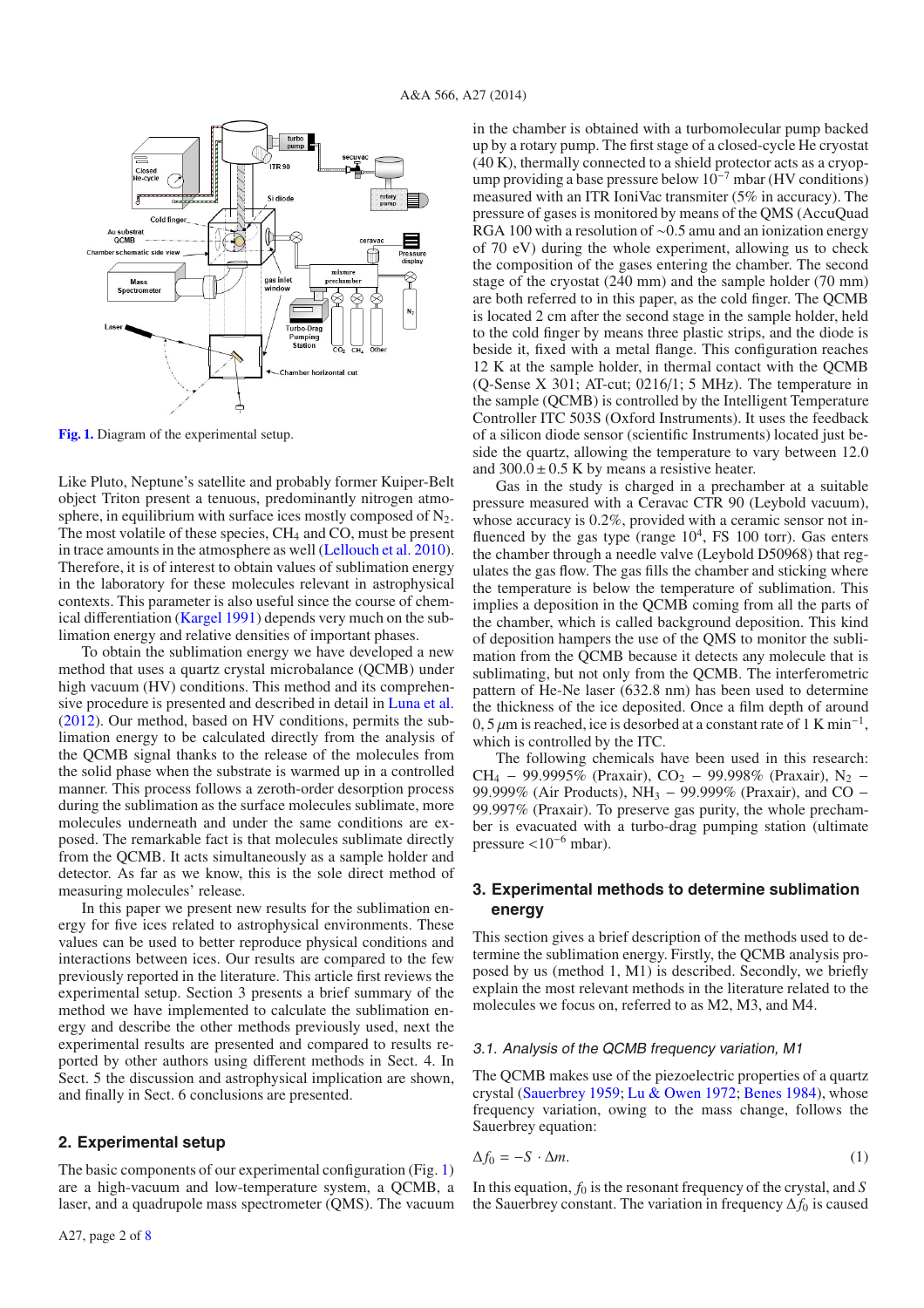<span id="page-2-0"></span>

**[Fig. 2.](http://dexter.edpsciences.org/applet.php?DOI=10.1051/0004-6361/201323249&pdf_id=2)** Desorption curves corresponding to processes of zeroth-order kinetics: theoretical (dashed line) and derivative versus time of the QCMB experimental signal (solid line) for  $CO<sub>2</sub>$ .

by the accretion or desorption of material Δ*m* between the gas phase and the substrate.

To obtain the sublimation energy of pure ices, experiments of desorption at a constant rate of warming up have been carried out. As molecules sublimate, the oscillation frequency increases. From Eq. (1), the desorption rate can be calculated as the derivative of the frequency versus time, which is used to determine the sublimation energy. The profile of the desorption rate depends on the kinetics of the process. Our results fit a zeroth-order desorption characterized by an increase in desorption rate exponentially with temperature, and a rapid drop after the maximum desorption rate. To fulfill these conditions as accurately as possible, we do not exceed an ice depth of  $0.5 \mu$ m during deposition (to avoid relevant changes in the outer layers of the film, even the "breaking" of the ice), and the last monolayers desorbed (below ∼1 nm) should be ignored since these molecules could be affected by interactions with the surface of the balance.

These features are shown in Fig. [2,](#page-2-0) where the theoretical and our experimental desorption for  $CO<sub>2</sub>$  are shown. These kinetics can be modeled by a process described by the Polanyi-Wigner equation:

$$
r_{\text{des}} = -A \cdot \exp\left(-\frac{E_{\text{sub}}}{RT}\right) n^0,\tag{2}
$$

where  $r_{des}$  is the desorption rate,  $A$  the preexponential sublimation factor,  $R$  the constant for ideal gases,  $T$  the absolute temperature, *E*sub the activation energy for sublimation, and *n* the number of molecules on the surface. This kinetics is essentially independent of the coverage; i.e., as the surface molecules sublimate, more molecules underneath, under the same conditions are exposed. Consequently, the number of molecules in the interphase film-air remains constant.

To proceed with the overall analysis of the QCMB, it is necessary to take two contributions to its signal into account: the continuous deposition of contaminants (mainly water) and the effect of the temperature in the QCMB signal. Firstly, to quantify and remove contaminants we follow the following procedure. We take the frequency signal at a certain strategic temperature at two different instants, one during the cooling down and the other during the warming up. The temperature is selected at a point slightly above the sublimation temperature  $(T_{\text{removal}})$ . Even though the frequency signal should coincide (because is the same temperature) once the ice is completely sublimated, there is a shift in frequency for these two instants due to the amount of contaminants deposited during the experiment. Assuming a constant rate of contamination (since its pressure remains constant during the whole experiment), it is possible to subtract it during the experiment. Secondly, the temperature influence on the balance signal is corrected. A linear relationship between frequency and temperature characterizes our system. This relationship is obtained within the range of temperatures between the temperature referred to above  $(T_{\text{removal}})$  and the onset of the accretion process. Once these contributions are calculated and removed, we obtain a QCMB signal that only depends on the material deposited on its surface. The correction procedure is explained in detail in [Luna et al.](#page-7-18) [\(2012\)](#page-7-18).

Figure [2](#page-2-0) represents the experimental desorption for  $CO<sub>2</sub>$ . In this plot the desorption rate is calculated as the derivative of the experimental frequency obtained from the QCMB signal and represented against temperature. The sharp, asymmetric peak, localized around 92 K, indicates the highest sublimation rate. Comparing the profile of this curve with the theoretical one shown in Fig. [2](#page-2-0) we can assume a zeroth-order desorption kinetics to use the Polanyi-Wigner equation (Eq. (2)) in our sublimation experiments. Assuming this zeroth-order desorption, our results are repeatable within 0.5 K in our experimental conditions.

The energy of sublimation is obtained from the slope of the fit to a straight line of the  $ln(r_{des})$  versus  $1/T$ . Our experiments have been performed several times for each molecule to check the repeatability of the procedure.

#### 3.2. Analysis of the vapor pressure of the solid phase versus temperature, M2

These experiments [\(Armstrong et al. 1955](#page-6-11); [Jones 1960;](#page-7-21) [Stephenson & Malanowski 1987\)](#page-7-22) use an experimental apparatus based in an evacuated vessel surrounded by a bath of liquid air in a Dewar flask whose temperature is given by a platinum resistance thermometer. The vacuum in the vessel is produced by a vacuum pump, and the final pressure is measured with a differential oil-manometer ranging pressures from  $10^{-1}$  to  $10^{3}$  mbar. The variation in the sublimation pressure with temperature may be represented as an approximation to the Clausius-Clapeyron equation by  $Ln(p) = B - E_{sub}/(R T)$ , where *p* is the pressure of the saturated vapor at the absolute temperature *T*, *B* is a constant, and *R* is the gas constant. Therefore representing *Ln*(*p*) versus 1/*<sup>T</sup>* the slope of the straight line obtained is *<sup>E</sup>*sub/R.

This method has been used under conditions not related to astrophysical regions since its experimental setup does not allow reaching lower temperatures and pressures; nevertheless, we have considered these results of interest since it allows comparing sublimation energy in very different experimental conditions. For this M2, only results for  $CH_4$ ,  $CO_2$ , and CO have been reported, and there is only one published result for the last two molecules. There are no results for  $NH<sub>3</sub>$  and  $N<sub>2</sub>$ .

#### 3.3. Analysis of the infrared absorption band strength at different temperatures close to the sublimation temperature, M3

These more recent experiments (Sandford & Allamandola 1988, 1990a,b, 1993) were performed under much lower pressure conditions. The experimental apparatus uses a closed-cycle helium refrigerator to cool down the system, an HV chamber to obtain pressures lower than  $5 \times 10^{-8}$  mbar, and infrared spectroscopy.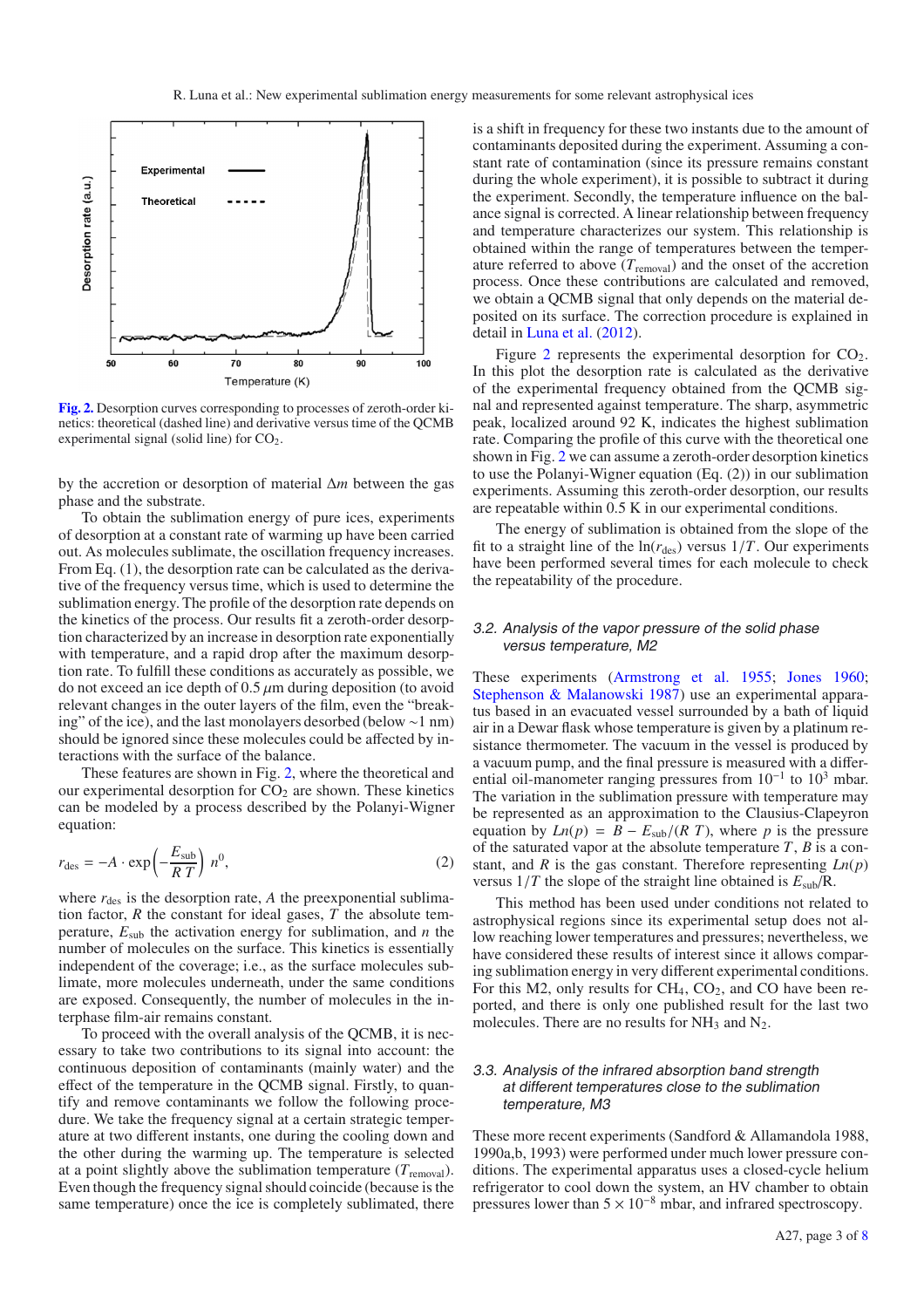In this method, several temperatures below the sublimation one of the substance under study are chosen, and the sublimation energy is derived from the desorption rate at these temperatures. For each temperature selected, authors calculate the rate of desorption from the decrease in the band strength versus time, and the energy of sublimation (in K) is obtained by using Eq.  $(3)$ . To check the result, this procedure is used at different temperatures, and the sublimation energy is calculated for each one. This procedure can only be performed for temperatures below the sublimation one, but the closer the temperature is to the sublimation one, the faster the process occurs. If the selected temperature is more than 10 K (from the desorption temperature), the measurements could last several days (or even years), so two or three temperatures are selected just below the sublimation one, and a mean value for sublimation energy is obtained. The procedure for determining *E*sub is based on the models of Langmuir (1916) and Frenkel (1924) which assume that the sticking efficiency is equal to 1.0, leading to the expression

$$
\frac{E_{\text{sub}}}{k} = -T \ln \left[ \frac{a_{\text{m}}}{\nu_0 t_f A} \{ (\tau \Delta \nu)_i - (\tau \Delta \nu)_f \} \right],
$$
\n(3)

where *E*sub is the sublimation energy, *k* the Boltzman constant, *T* the absolute temperature, *am* the area of a molecular site of the species,  $v_0$  the lattice vibrational frequency of the molecule under study in the solid matrix,  $t_f$  the time over which the loss rate is measured,  $(\tau \Delta v)_i$  the integrated band strength at time  $t_i = 0$ ,  $(\tau \Delta v)_f$  the integrated band strength at time  $t_f$ , and A the integrated absorbance of the solid under study in cm molecule<sup>−</sup>1. The experiment is performed several times at different temperatures. For each experiment, an *E*sub is calculated, and the average of all the results is obtained.

Since the integrated absorbance is used in this method, it is necessary to use as input the density of the ice. This value is assumed to be 1 g  $cm<sup>-3</sup>$ ; however, it has been demonstrated in recent publications [\(Satorre et al. 2008\)](#page-7-23) that this value could be under- or overestimated, and as a consequence the integrated absorbance could be influenced.

## 3.4. Analysis of the mass spectroscopy signal for <sup>a</sup> temperature programmed desorption (TPD) experiment, M4

In temperature programmed desorption (TPD) method, the experiments (Acharyya et al. 2007; Bolina et al. 2005; Bischop et al. 2006; and [Muñoz-Caro et al. 2010\)](#page-7-24) are performed using ultra high vacuum (UHV) conditions (pressure ≤10<sup>−</sup><sup>10</sup> mbar). The necessary experimental apparatus is similar to the previous method, but for this one, mass spectroscopy is used instead.

The model is based on fitting the pressure curve obtained during desorption to a Polany-Wigner equation:

$$
R_{\text{des}} = \frac{\text{d}N_g}{\text{d}t} = v_i [N_s]^i \exp\left[-\frac{E_{\text{sub}}}{T}\right],\tag{4}
$$

where  $R_{\text{des}}$  is the desorption rate,  $N_g$  the number of molecules desorbing from the substrate, <sup>ν</sup>*<sup>i</sup>* a pre-exponential factor for desorption order  $i$ ,  $N_s$  the number density of molecules on the surface at a given time t, and  $E_{sub}$  the sublimation energy (in K).

In this method, the presence of the desorbing molecules is measured in the vacuum chamber by means of a mass spectrometer separated from the sample holder where the ice is grown, then it is assumed that the molecules released are instantaneously detected by the spectrometer. In our method, the release of molecules is directly measured from the sample holder,

<span id="page-3-0"></span>

**[Fig. 3.](http://dexter.edpsciences.org/applet.php?DOI=10.1051/0004-6361/201323249&pdf_id=3)** Ln(*P*/*Po*) versus 1/*<sup>T</sup>* for the five molecules under study. The values of pressure and temperature have been taken from the database of Stull 1947. The pressure reference *Po* is taken as 1 bar. Calculated solid lines represent the fitting performed for each substance to obtain the sublimation energy (Method M2 described in the text).

since the QCMB acts at the same time as a sample holder and as a detector.

### **4. Results**

A set of desorption experiments was performed to provide the sublimation energy for some ices for which few data have previously been published. Additionally, since the values of sublimation energy reported so far have been obtained by different methods, it is possible to compare our results with the other ones in order to check the validity of our instrument. For this purpose, we divided the results available in the literature and our results into four groups corresponding to the methods explained above:

- **–** Method 1 (M1) is formed by our experimental results obtained from the frequency variation of a QCMB.
- **–** Method 2 (M2) comprises results obtained by the analysis of the variation in the saturated vapor pressure of the solid phase versus temperature.

Because of the lack of data for  $NH<sub>3</sub>$  and  $N<sub>2</sub>$  ices obtained with method 2, we calculated new energy sublimation values by using the Stull database (Stull 1947) of pressure and temperature for these two molecules and the other ones under study. From this database, we only took the values of pressure and temperature below the triple point for each molecule. Figure [3](#page-3-0) shows the plots of the *Ln*(*p*) versus 1/*T* performed to obtain *E*sub from M2. The statistics of the fit, along with the values of the *E*sub, are compiled in Table [1.](#page-4-0) This table also reports the temperature and pressure of the triple point for each molecule and the interval of temperatures and pressures selected from the work of Stull to carry out this study. A correlation coefficient higher than 0.999 is obtained for all the ices.

- **–** Method 3 (M3) incorporates a collection of experiments in which the sublimation energy is obtained based on the sublimation rate of an ice at different temperatures close to the sublimation temperature of this ice. The desorption rate is measured by means of infrared spectroscopy.
- **–** Method 4 (M4) compiles values obtained from TPD experiments and a further fit of a Polany-Wigner equation to reproduce the experimental desorption curve. In this case the desorption rate is monitored by mass spectroscopy.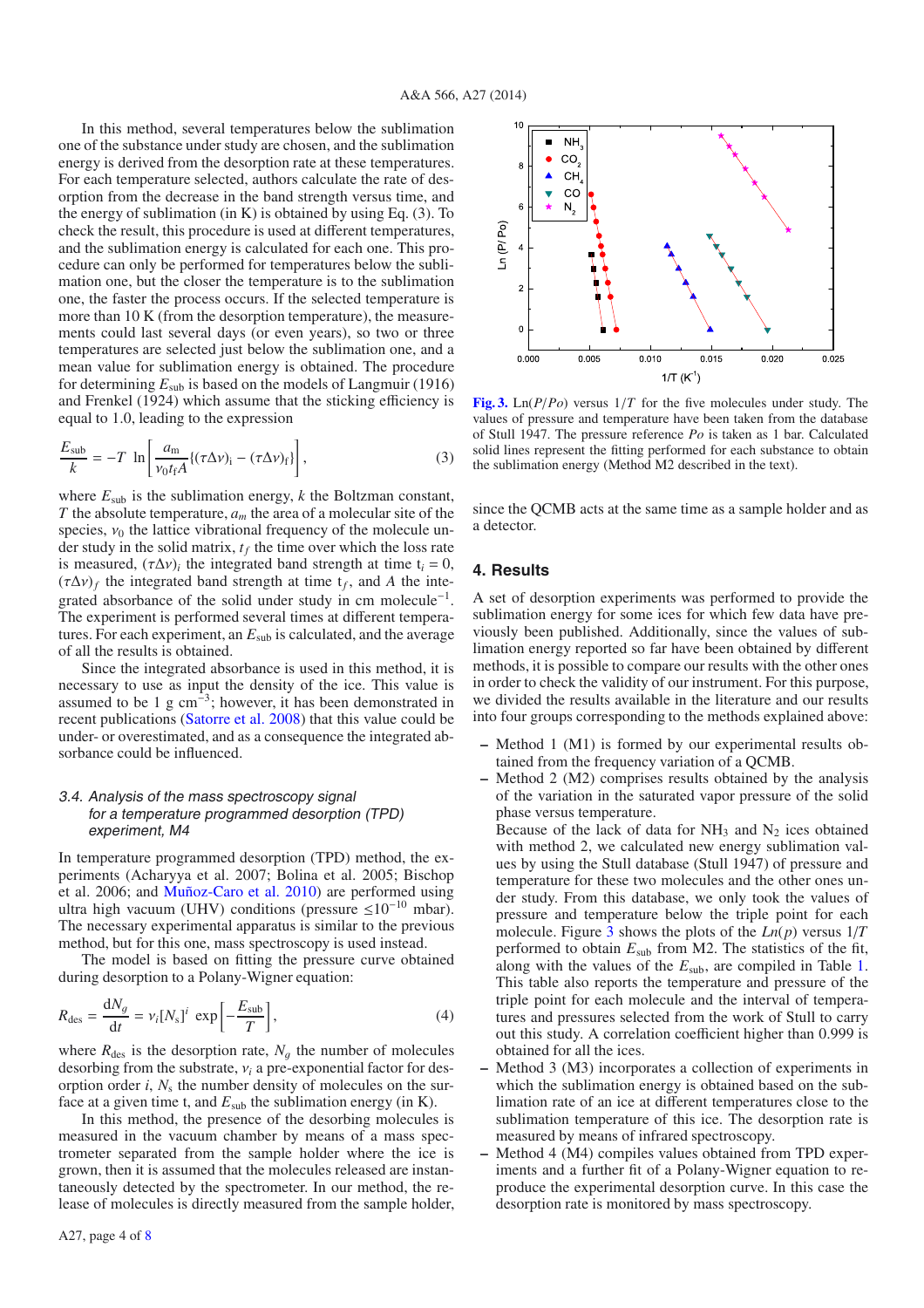R. Luna et al.: New experimental sublimation energy measurements for some relevant astrophysical ices

| <b>Substance</b>   | $T_{\epsilon}$ (K) | (bar)<br>P | Reference              | $T.$ range $(K)$ | $P$ . range (bar) | R      | $E_{sub}(kJ \text{ mol}^{-1})$ |
|--------------------|--------------------|------------|------------------------|------------------|-------------------|--------|--------------------------------|
| Carbon dioxide     | 216.58             | 5.185      | Span and Wagner (1996) | $138.7 - 194.8$  | $0.001 - 1.013$   | 0.9997 | $26.4 \pm 0.2$                 |
| Methane            | 90.68              | 0.1169     | Friend et al. (1989)   | $67.1 - 87.9$    | $0.001 - 0.080$   | 0.9998 | $9.64 \pm 0.02$                |
| Carbon monoxide    | 68.12              | 0.1540     | Goodwin (1985)         | $51.0 - 67.3$    | $0.001 - 0.133$   | 0.9995 | $8.13 \pm 0.09$                |
| Ammonia            | 195.4              | 0.0601     | Xiang $(2004)$         | $163.9 - 193.8$  | $0.001 - 0.053$   | 0.9998 | $32.6 \pm 0.2$                 |
| Molecular nitrogen | 63.14              | 0.1252     | Jacobsen et al. (1986) | $46.9 - 63.3$    | $0.001 - 0.133$   | 0.9997 | $7.01 \pm 0.06$                |

<span id="page-4-1"></span><span id="page-4-0"></span>**Table 1.** Triple point values and sublimation energies calculated using database reported in the work of Stull (1947).

**Notes.** *R* represents the correlation coefficient obtained for the linear fit.

**Table 2.** Compilation of sublimation energies for the ices under study, obtained by different methods.

| Substance | T(K)            | $E_{\rm sub}(kJ \text{ mol}^{-1})$ | $E_{sub}$ (K) | Method         | References                        | $E_{sub}(kJ \text{ mol}^{-1})$ |
|-----------|-----------------|------------------------------------|---------------|----------------|-----------------------------------|--------------------------------|
| Carbon    | $91.5 - 92.5$   | $29.3 \pm 0.3$                     | $3530 \pm 36$ |                | This work                         |                                |
| dioxide   | 138.7-194.8     | $26.4 \pm 0.2$                     | $3162 \pm 24$ | 2              | Calculated, based on Stull (1947) | $26 \pm 3$                     |
|           | 198-216         | 26.1                               | 3139          | $\overline{2}$ | Stephenson & Malanowski (1987)    |                                |
|           | $80 - 90$       | 22.37                              | 2690          | 3              | Sandford & Allamandola (1990b)    |                                |
| Methane   | $35.5 - 36.5$   | $8.5 \pm 0.3$                      | $1000 \pm 35$ |                | This work                         |                                |
|           | $67.1 - 87.9$   | $9.64 \pm 0.02$                    | $1157 \pm 2$  | 2              | Calculated, based on Stull (1947) |                                |
|           | 54-90           | 9.2                                | 1106          | 2              | Armstrong et al. (1955)           | $9.4 \pm 0.7$                  |
|           | $79 - 89$       | 10.0                               | 1203          | 2              | <b>Jones</b> (1960)               |                                |
|           | $53 - 91$       | 9.7                                | 1166          | 2              | Stephenson & Malanowski (1987)    |                                |
| Carbon    | $33.5 - 34.5$   | $6.3 \pm 0.2$                      | $760 \pm 24$  | 1              | This work                         |                                |
| monoxide  | 51.0–67.3       | $8.13 \pm 0.09$                    | $974 \pm 11$  | 2              | Calculated, based on Stull (1947) |                                |
|           | $54 - 61$       | 7.6                                | 914           | 2              | Stephenson & Malanowski (1987)    |                                |
|           | $40 - 50$       | 7.98                               | 960           | 3              | Sandford & Allamandola (1990a)    | $7.3 \pm 0.6$                  |
|           | $28.5 - 29.5$   | 7.11                               | 855           | 4              | Bisschop et al. (2006)            |                                |
|           | $28.5 - 29.5$   | 7.13                               | 858           | 4              | Acharyya et al. (2007)            |                                |
|           | $28 - 29$       | 6.94                               | 834           | 4              | Muñoz-Caro et al. (2010)          |                                |
| Ammonia   | $112.5 - 113.5$ | $31.8 \pm 0.5$                     | $3830 \pm 60$ |                | This work                         |                                |
|           | 163.9-193.8     | $32.6 \pm 0.2$                     | $3926 \pm 24$ | 2              | Calculated, based on Stull (1947) | $28 \pm 4$                     |
|           | $100 - 105$     | 25.57                              | 3075          | 3              | Sandford & Allamandola (1993)     |                                |
|           | $100 - 108$     | 23.15                              | 2784          | 4              | Bolina & Brown (2005)             |                                |
| Molecular | $24.5 - 25.5$   | $4.3 \pm 0.2$                      | $520 \pm 24$  |                | This work                         |                                |
| nitrogen  | $46.9 - 63.3$   | $7.01 \pm 0.06$                    | $843 \pm 7$   | 2              | Calculated, based on Stull (1947) | $6.0 \pm 1.7$                  |
|           | $26 - 27$       | 6.65                               | 800           | 4              | Bisschop et al. (2006)            |                                |

One of the goals of this paper is to compare different values of sublimation energy coming from several methods. To facilitate this task, we plot the sublimation energy versus temperature for each molecule (Figs. [4](#page-5-0) and [5\)](#page-5-1). Since temperature is not constant during any desorption experiment and since every method uses a different procedure, in these plots the meaning of the abscissas is different for each method. For method M1, *T* is the temperature at which the desorption rate reaches the maximum. For M2, *T* is the mean temperature for the interval in which the vapor-saturated pressure has been analyzed. For M3, *T* is the mean temperature taken to obtain the sublimation rate. For M4, *T* is the temperature taken (directly from the plot reported in the corresponding paper) as the average of the peak of desorption temperatures for different experiments performed with different coverages. From our definition of *T* for each method, this parameter is an interval rather than a point, in our experimental results (M1) T represents the narrowest interval  $(\leq 0.5 \text{ K})$ , followed by M4 ( $\leq$ 1 K), for M3 the interval is  $\leq$ 5 K, and for method M2 this temperature can even represent an interval greater than 50 K.

The results obtained by all the methods are reported in Table [2,](#page-4-1) where we present sublimation energy values (Col. 3) and their corresponding interval of temperatures (Col. 2) considered to obtain the sublimation temperature. Column 4 shows sublimation energy expressed in K (obtained as *<sup>E</sup>*sub/*kNA*), in order to ease the comparison to some results obtained by other authors and reported using these units. Column 5 represents the corresponding method previously defined, and Col. 7 shows the average of the values obtained for different methods for each substance and its corresponding standard deviation.

The results are also plotted in Figs. [4](#page-5-0) and [5.](#page-5-1) To better interpret the results, five panels representing the five molecules under study present the same scale in abscissas and ordinates. In these plots, sublimation energy versus sublimation temperature is represented for  $CO_2$  (Fig. [4,](#page-5-0) upper panel), CH<sub>4</sub> (Fig. 4, intermediate panel), CO (Fig. [4,](#page-5-0) lower panel), NH<sub>3</sub> (Fig. [5,](#page-5-1) upper panel), and  $N<sub>2</sub>$  (Fig. [5,](#page-5-1) lower panel). In abscissas the interval of temperatures reported in Table [2](#page-4-1) is represented and the sublimation energy value with the corresponding error (when known) appears in ordinates.

As an overall result, we can observe for all the molecules we study that different methods lead to similar values, giving validity to our experimental procedure. The highest deviation, when comparing our results to the others, is the case of nitrogen, where our result is significantly lower than the other two. In general, a slight tendency to increase sublimation energy with temperature seems to be detected for these molecules, but the lack of error bars for the results taken from the literature does not allow this tendency to be confirmed.

## **5. Discussion and astrophysical implications**

The results obtained here are directly applicable to those astrophysical environments where molecules grow separately as pure molecules. In many of these places the molecules studied in this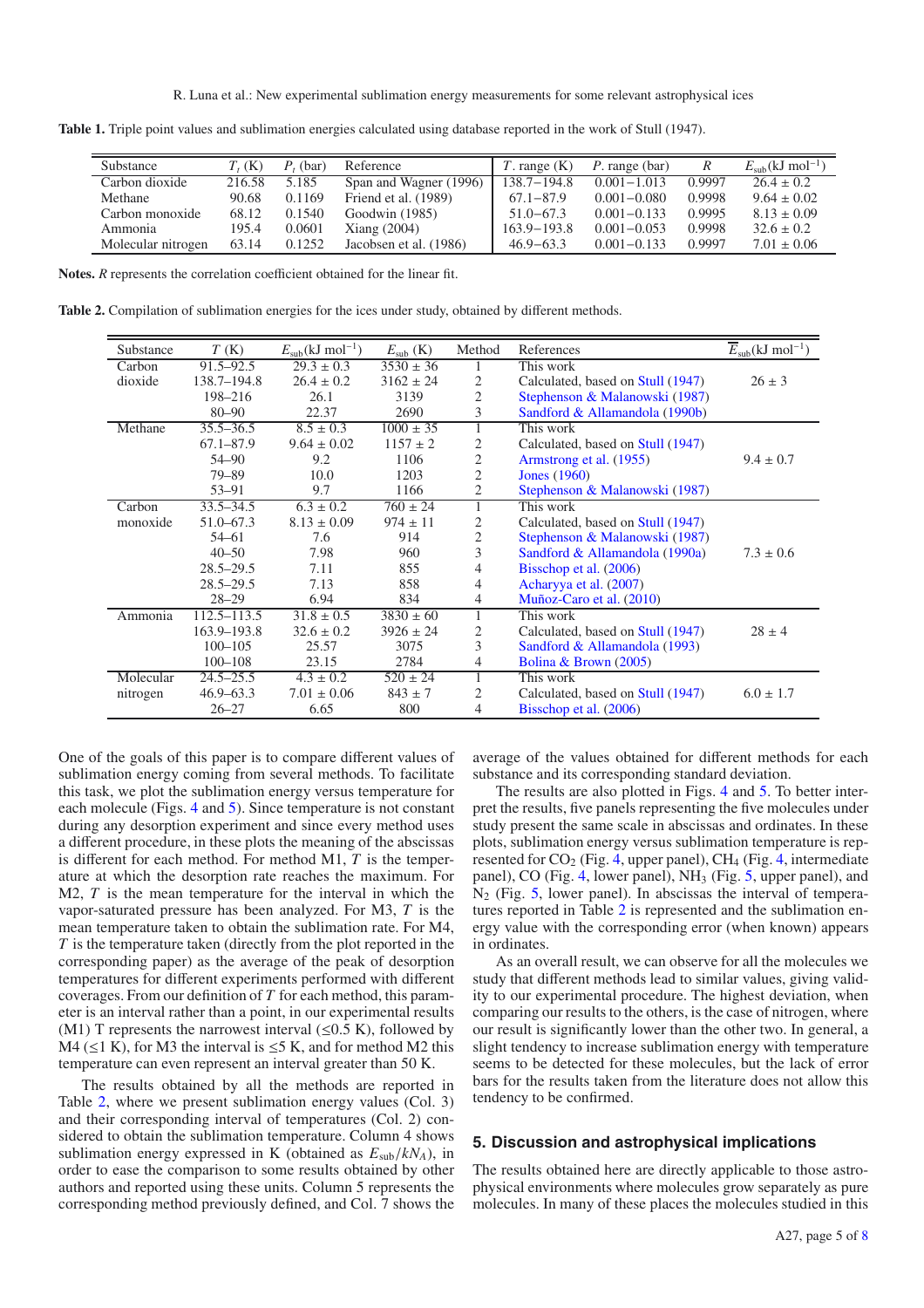

<span id="page-5-0"></span>**[Fig. 4.](http://dexter.edpsciences.org/applet.php?DOI=10.1051/0004-6361/201323249&pdf_id=4)** Comparison of sublimation energy obtained by different methods for  $CO<sub>2</sub>$ , CH<sub>4</sub>, and CO. In all plots our experiments (M1) are represented by solid circles. Inverted triangles represent the experiments measured by M2, squares represent results reported by M3, and triangles those obtained by M4.

work can be trapped in an  $H<sub>2</sub>O$  matrix. In this sense, Collings et al. [\(2004\)](#page-6-15) categorize different molecules depending on their desorption process in three groups: CO-like,  $H<sub>2</sub>O$ -like, and intermediate. The molecules studied in our work belonging to the first group are CO,  $N_2$ , and CH<sub>4</sub>. NH<sub>3</sub> lies in the second group, and as intermediate there is  $CO<sub>2</sub>$ . Despite the [Collings et al.](#page-6-15) [\(2004](#page-6-15)) work with mixtures of all these molecules with water ice in different deposition conditions, the behavior of each particular pure ice is studied for every case to identify the effect of water ice on it. Then the behavior of pure molecules help for understanding the effect of mixtures on a particular property. Experimental results can be used as input for models, as is the case of [Viti et al.](#page-7-14) [\(2004](#page-7-14)) with the data of [Collings et al.](#page-6-15) [\(2004](#page-6-15)). Our results would help those computational and experimental groups working with both pure and mixed ices.



<span id="page-5-1"></span>**[Fig. 5.](http://dexter.edpsciences.org/applet.php?DOI=10.1051/0004-6361/201323249&pdf_id=5)** Comparison of sublimation energy obtained by different methods for  $NH_3$  and  $N_2$ . In all plots our experiments (M1) are represented by solid circles. Inverted triangles represent the experiments measured by M2, squares represent results reported by M3, and triangles those obtained by M4.

Energy of desorption is a parameter that allows the binding energy of molecules in the solid phase to be evaluated. This parameter is very important and put in evidence the intriguing question exposed by Sandford  $&$  Allamandola [\(1993](#page-7-13)) when they applied the calculated energy to the ISM: when taking the binding energy of the ices studied and the residence time in gas phase into consideration, all the molecules should be depleted from the gas phase onto the cold grain surface in the dense ISM grains, in the absence of other effects than the thermal one. To help understand how it can be possible to observe those molecules in the gas phase in many lines of sight, the effect of irradiation on ices has been studied. [Muñoz-Caro et al.](#page-7-24) [\(2010](#page-7-24)) demonstrate that if the effect of UV photons (induced by cosmic rays) on CO ices is taken into account, an equilibrium between solid and gas phase is reached, because of ice desorption from dust produced by secondary photon irradiation. But this is not the only interaction producing desorption of icy components. [Seperuelo Duarte et al.](#page-7-28) [\(2010\)](#page-7-28) perform a series of experiments where the desorption rate induced by H, Ni and Fe ions are estimated, concluding that the effect of heavy ions is even more important than the effect of protons in the ISM. The works performed by [Muñoz-Caro et al.](#page-7-24) [\(2010\)](#page-7-24) and [Seperuelo Duarte et al.](#page-7-28) [\(2010\)](#page-7-28), are relevant for the ISM because, even though CO can be mixed with water ice, from the absorption profile studied by [Ehrenfreund et al.](#page-6-16) [\(1996\)](#page-6-16), it is possible to deduce that CO could be embedded in a nearly separate ice phase.

The same kind of experiment has been carried out for ammonia. The interest of ammonia and their mixtures are relevant not only for the ISM, since it is abundant up to 15% relative to water ice [\(Bordalo et al. 2013\)](#page-6-17), but also for the outer solar system as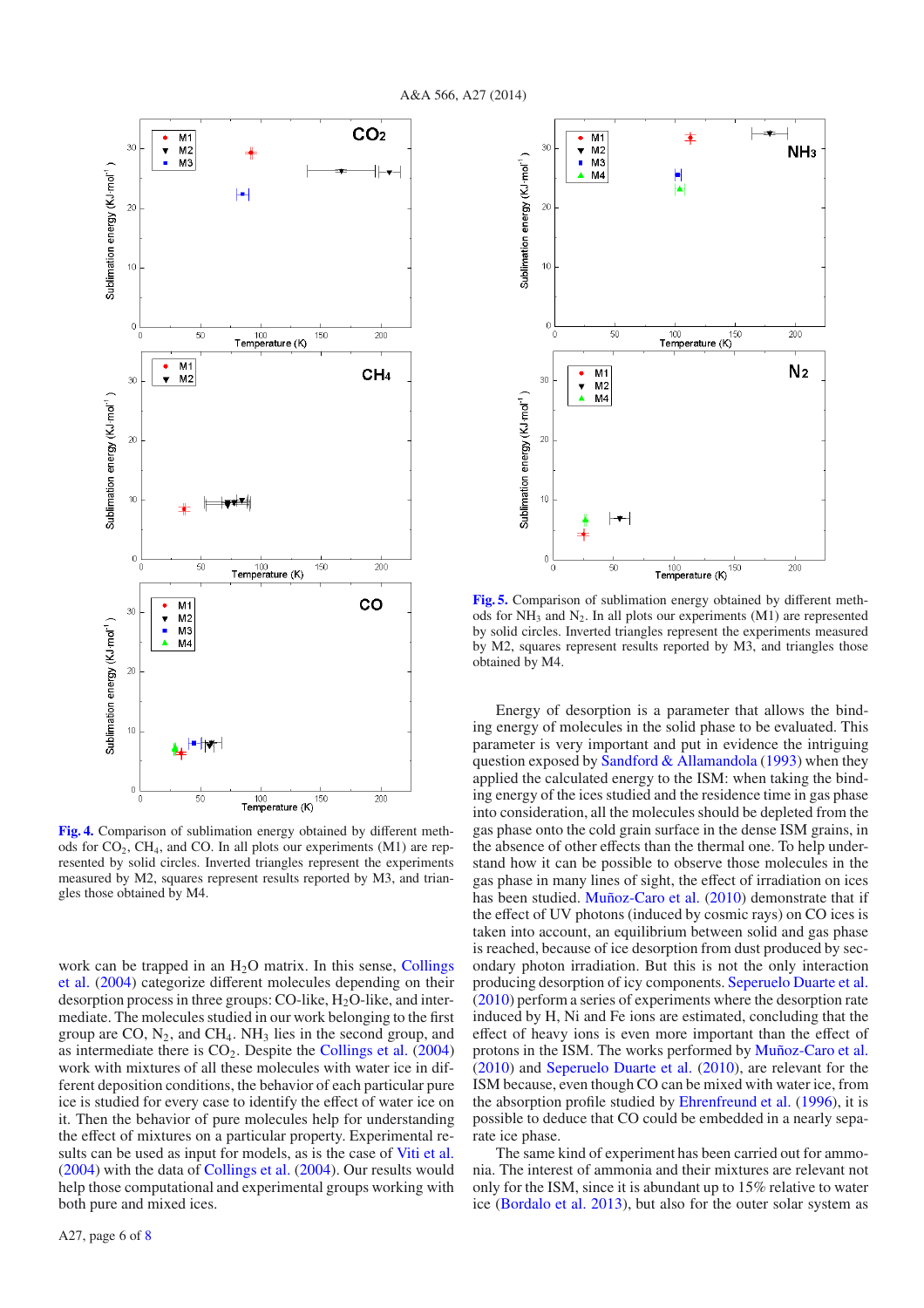can be seen for example in [Moore et al.](#page-7-29) [\(2007\)](#page-7-29). Then, as for the other molecules, the eff[ect on desorption by heavy ions \(](#page-7-30)Pilling et al. [2010](#page-7-30)) [and of UV photons has been also studied \(](#page-7-31)Loeffler & Baragiola [2010](#page-7-31)).

Our results can also be applied directly to the solar system in those regions where no mixed ices appear. For example, the intriguing surface of Neptune's satellite Triton presents evidence of four of the molecules studied in the present work  $N_2$ , CO,  $CH<sub>4</sub>$ , and  $CO<sub>2</sub>$ . Our results are applicable for all these molecules but CO. This is the case for nitrogen, because it is the major component of the icy surface and can be considered as pure ice. Evidence shows that CO and CH4 remain trapped on the nitrogen matrix, but some pure methane appears in a separate terrain. [Lellouch et al.](#page-7-16) [\(2010\)](#page-7-16) show that methane and carbon monoxide atmosphere abundances are compatible with the presence of isolated methane on the surface but not for CO. This conclusion is also reached by [Grundy et al.](#page-7-32) [\(2010](#page-7-32)) based on observations. Then our results can be applied to that zone on the surface where pure methane is present. This is also the case for  $CO<sub>2</sub>$ as it probably appears in a separate terrain [\(Cruikshank et al.](#page-6-7) [1993\)](#page-6-7), although  $CO<sub>2</sub>$  could also be present mixed with water. Considering that Triton is affected by ions present in the magnetosphere of Neptune, the same kind of calculus made for ices as CO and  $NH_3$ , can be done for  $N_2$ , CO<sub>2</sub>, and CH<sub>4</sub> on the Triton surface.

Knowledge of the physical characteristics of these pure ices can help for understanding how their behavior is modified if they are mixed with water ice. This could be the case in some comets, if we take the data from the encounter of the Deep Impact mission with the comet 9P/Temple 1, since the impact was followed by the sublimation of different molecules (see for example [Mumma et al. 2005](#page-7-1)). In all cases, water is the major component, and CO is the second most abundant molecule detected with an abundance about the  $4\%$  respect water. CH<sub>4</sub> and  $CO<sub>2</sub>$  also appearing in lower proportions.

As explained, the sublimation energy is a parameter widely used in astrophysics. If one knows the sublimation energy for a particular ice, its desorption rate under astrophysical conditions can be inferred. This is relevant to estimating either the residence time in a specific surface of astrophysical interest at a certain temperature (Sandford & Allamandola 1993) or the gas composition for a specific temperature in a typical frozen surface present in planets, satellites, comets, or on the refractory surface of interstellar grains [\(Muñoz-Caro et al. 2010](#page-7-24)).

From the sublimation energy, it is also possible to deduce the sublimation order of the kinetics in a particular process. [Bisschop et al.](#page-6-12) [\(2006\)](#page-6-12) show how the kinetics of CO desorption is zeroth order rather than first order in cold prestellar cores and in protostars that start to heat their surroundings. Besides we have to take into account that maybe there are astrophysical situations where the desorption kinetics can be of a fractionary order rather than being always an integer, for example, a number among 0 and 1 for NH<sub>3</sub> adsorbed onto a specific surface as demonstrated by [Bolina & Brown](#page-6-14) [\(2005](#page-6-14)).

## **6. Conclusions**

In this paper we have obtained the sublimation energy for a set of ices at temperatures low enough to relate them to astrophysical environments as found in the ISM mantle grains, planetary icy surfaces, etc.

Our experiments are based on the variation in the frequency signal in a QCMB when an ice is desorbing from the surface of the substrate after multilayer deposition. We assume a zerothorder kinetics, which is supported when comparing our experimental desorption rate curve (see Fig. [2,](#page-2-0) solid line) to the theoretical one (Fig. [2,](#page-2-0) dashed line).

We compared our results with other ones coming from different methods in order to validate our method. In the literature, there are not many values for sublimation energy for temperatures related to astrophysical regions, so we compared our results with those reported so far, including some results coming from experiments performed at higher temperatures. We divided all the data under study into four groups depending on the method used to calculate the sublimation energy. Additionally, we complemented the results reported in the literature by calculating the sublimation energy from the database of Stull (1947) for all the molecules under study.

The results for the sublimation energy obtained for every single molecule using the different methods present standard deviations lower than 18% (except in the case of nitrogen, for which only two datapoints are found in the literature). This dispersion can be due to different assumption made for each model: M3 assumes a value for density equal to 1 g cm<sup>−</sup>3, irrespective of the ice under study; M4 measures the pressure of the gas phase of the molecule after sublimation. However, using our experimental setup, we are directly measuring the molecules released from the substrate, making it possible to perform the experiments under HV conditions. Nevertheless, we can conclude that, in general, there is good agreement among different methods for each molecule, which validates our experimental apparatus and procedure.

In summary, the results for sublimation energies will help understand the solid-gas phase composition better in many astrophysical situations. The method presented here compares well with earlier ones, but offer the advantage that the rate of desorption is directly measured from the sensor signal. Finally this method can be applied to both HV and UHV systems.

*Acknowledgements.* This work was supported by the Spanish Ministerio de Educación y Ciencia (Cofinanced by FEDER funds) AYA 2009-12974.

#### **References**

- <span id="page-6-13"></span>Acharyya, K., Fuchs, G. W., Fraser, H. J., van Dishoeck, E. F., & Linnartz, H. 2007, A&A, 466, 1005
- <span id="page-6-8"></span><span id="page-6-4"></span>A'Hearn, M. F., Belton, M. J. S., Delamere, W. A., et al. 2005, Science, 310, 258 Aharonson, O., Zuber, M. T., Smith, D. E., et al. 2004, J. Geophys. Res., 109, E05004 1
- <span id="page-6-11"></span>Armstrong, G. T., Brickwedde, F. G., & Scott, R. B. 1955, J. Res. Natl. Bur. Std., 55, 39
- <span id="page-6-3"></span>Barucci, M. A., Merlin, F., Dotto, E., Doressoundiram, A., & de Bergh, C. 2006, A&A, 455, 725
- <span id="page-6-9"></span>Barucci, M. A., Merlin, F., Guilbert, A., et al. 2008, A&A, 479, L13
- <span id="page-6-10"></span>Benes, E. 1984, J. Appl. Phys., 56, 608
- <span id="page-6-12"></span>Bisschop, S. E., Fraser, H. J., Öberg, K. I., van Dishoeck, E. F., & Schlemmer, S. 2006, A&A, 449, 1297
- Bolina, A. S., & Brown, W. A. 2005, Surface Sci., 598, 45
- Bordalo, V., da Silveira, E. F., Lv, X. Y., et al. 2013, ApJ, 774, 105
- <span id="page-6-17"></span><span id="page-6-15"></span><span id="page-6-14"></span><span id="page-6-7"></span>Collings, M. P., Anderson, M. A., Chen, R., et al. 2004, MNRAS, 354, 1133
- Cruikshank, D. P., Roush, T. L., Owen, T. C., et al. 1993, Science, 261, 742
- <span id="page-6-1"></span>Cruikshank, D. P., Schmitt, B., Roush, T. L., et al. 2000, Icarus, 147, 1, 309
- Cuppen, H. M., & Herbst, E. 2007, ApJ, 668, 1, 294
- <span id="page-6-6"></span><span id="page-6-0"></span>Douté, S., Schmitt, B., Quirico, E., et al. 1999, Icarus, 142, 421
- Domingo, M. 2003, Thesis, The Politechnic University of Valencia, Spain
- <span id="page-6-16"></span>Ehrenfreund, P., Boogert, A. C. A., Gerakines, P. A., et al. 1996, A&A, 315, L341
- <span id="page-6-2"></span>Forget, F., Levrard, B., Montmessin, F., et al. 2005, Lunar and Planetary Science, XXXVI, 1605
- Frenkel, Z. 1924, Z. Phys., 26, 117
- Friend, D. G., Ely, J. F., & Ingham, H. 1989, J. Phys. Chem. Ref. Data, 18, 2, 583
- <span id="page-6-5"></span>Gerakines, P. A. , Whittet, D. C. B., Ehrenfreund, P., et al. 1999, ApJ, 522, 357